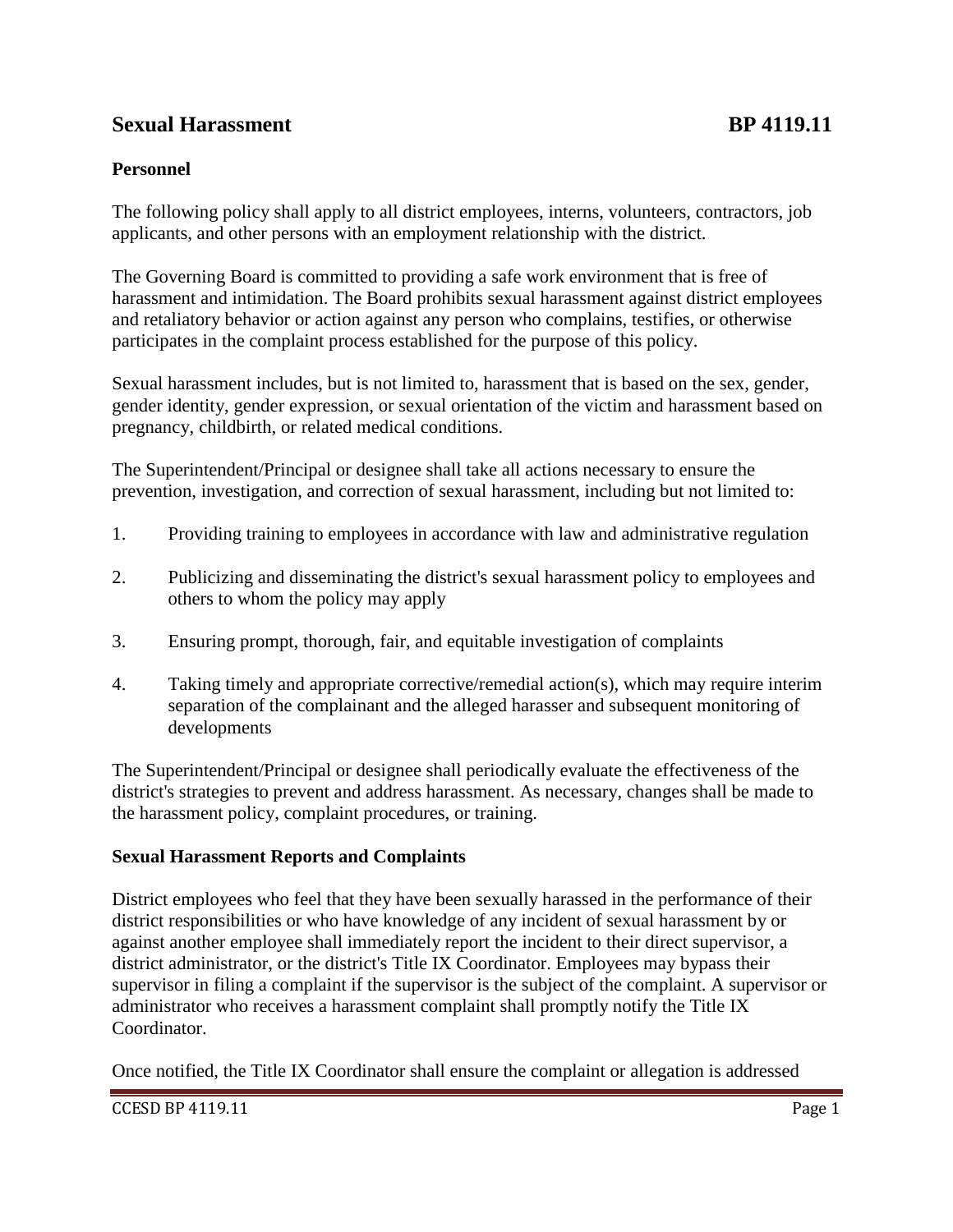through AR 4119.12 Title IX Sexual Harassment Complaint Procedures

The Title IX Coordinator shall offer supportive measures to the complainant and respondent, as deemed appropriate under the circumstances.

Upon investigation of a sexual harassment complaint, any district employee found to have engaged or participated in sexual harassment or to have aided, abetted, incited, compelled, or coerced another to commit sexual harassment in violation of this policy shall be subject to disciplinary action, up to and including dismissal, in accordance with law and the applicable collective bargaining agreement.

Legal Reference:

EDUCATION CODE

200-262.4 Prohibition of discrimination on the basis of sex

GOVERNMENT CODE

12900-12996 Fair Employment and Housing Act, especially:

12940 Prohibited discrimination

12950 Sexual harassment; distribution of information

12950.1 Sexual harassment training

LABOR CODE

1101 Political activities of employees

1102.1 Discrimination: sexual orientation

CODE OF REGULATIONS, TITLE 2

11009 Employment discrimination

11021 Retaliation

11023 Harassment and discrimination prevention and correction

11024 Sexual harassment training and education

11034 Terms, conditions, and privileges of employment

CODE OF REGULATIONS, TITLE 5

4900-4965 Nondiscrimination in elementary and secondary education programs

UNITED STATES CODE, TITLE 20

1681-1688 Title IX of the Education Amendments of 1972

UNITED STATES CODE, TITLE 42

2000e-2000e-17 Title VII, Civil Rights Act of 1964, as amended

CODE OF FEDERAL REGULATIONS, TITLE 34

106.1-106.9 Nondiscrimination on the basis of sex in education programs or activities

106.51-106.82 Nondiscrimination on the basis of sex in employment in education programs or activities

COURT DECISIONS

Department of Health Services v. Superior Court of California, (2003) 31 Cal.4th 1026

Faragher v. City of Boca Raton, (1998) 118 S.Ct. 2275

Burlington Industries v. Ellreth, (1998) 118 S.Ct. 2257

Gebser v. Lago Vista Independent School District, (1998) 118 S.Ct. 1989

Oncale v. Sundowner Offshore Serv. Inc., (1998) 118 S.Ct. 998

Meritor Savings Bank, FSB v. Vinson et al., (1986) 447 U.S. 57